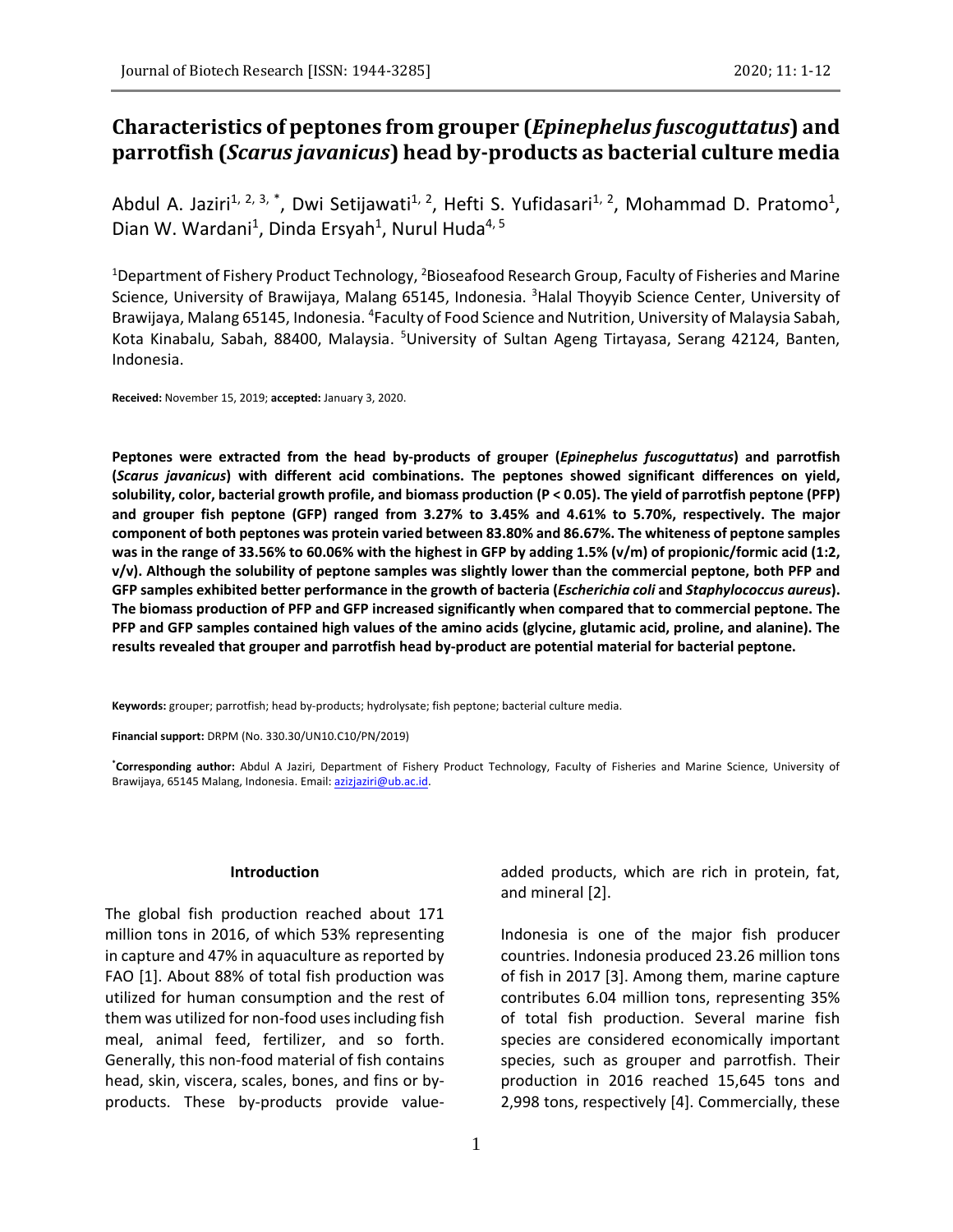marine species are processed as fish fillets and exported to other regions, such as Hongkong, Taiwan, and Singapore. Around 30% of the total fish processing industry are by-products [5].

These by-products are potential material to utilize for peptone production, which is more profitable and marketable than other products. On the other hand, utilizing fish waste could minimize serious environmental problems [6].

Peptone is defined as protein hydrolysates extracted from materials that contain high protein [7]. Moreover, peptone contains watersoluble proteins, especially rich in an amino acid composition that does not coagulate by heat. It is widely used in biological and biotechnological applications. Peptone is commonly produced from land animals like bovine, porcine, and their derivatives [8]. Nevertheless, bovine peptones are suspected in the risk of outbreaks of diseases, such as mad cow disease (MCD). Meanwhile, porcine peptones are unacceptable to those Muslim and Jewish-majority countries because of religious beliefs. Therefore, there is considerable attention in replacing animal peptones to fish materials.

Fish peptone is capable to be extracted with enzymatic or acidic hydrolysis. For enzymatic hydrolysis, the protein can be cleaved into smaller amino acids, but with disadvantages of slow reaction rate and high cost [9]. On the other hand, acidic hydrolysis has advantages of low cost, short hydrolysis period, simple operation, and applicable to industrial scales [10]. Benites *et al*. stated that the selection of an acidifying agent is based on three factors: cost, availability, and bactericidal action [11]. Also, acid solution is mostly categorized into positive list compounds in terms of halal or kosher viewpoint.

Peptone is an essential source of nitrogen for microbial growth and biomass production due to the high polypeptides and amino acids. Aspmo *et al*. stated that an important component in microbial growth media is a nitrogen compound [12]. Some studies reported that peptone extracted from cowtail ray (*Trygon sephen*)

viscera was capable of supporting microbial growth rate in the cultures of *Bacillus subtilis*, *Escherichia coli*, *Staphylococcus aureus*, and *Saccharomyces cerevisiae* [13]. Furthermore, Shirahigue *et al*. reported peptones hydrolyzed from tilapia and cobia waste with different acid had a significant growth rate and biomass production in the culture of *Escherichia coli* and *Staphylococcus aureus* compared to commercial peptone [2]. These findings also in accordance with the peptone isolated from Atlantic cod stomach with formic and phosphoric acid reported by Gildberg *et al*. [14]. As mentioned above, fish peptones provide better microbial growth, as well as higher biomass production due to the high content of soluble protein compounds, particularly nitrogen compounds. They might be used as substitute for commercial peptones derived from land animals. In addition, fish peptones are acceptable for all religions and do not relate to dangerous diseases.

There are few reports on peptone hydrolyzed from grouper and parrotfish head by-products using a different combination of acids in supporting bacterial growth and biomass production. This research aimed to characterize peptone from grouper (*Epinephelus fuscoguttatus*) and parrotfish (*Scarus javanicus*) head by-products using different acid combinations as bacterial growth media in comparison with commercial peptone.

#### **Materials and Methods**

#### **Materials**

The heads of grouper (*Epinephelus fuscoguttatus*) and parrotfish (*Scarus javanicus*) were obtained from a fishery processing industry (PT. Alam Jaya) located in Surabaya, East Java, Indonesia. The mean weight of grouper and parrotfish heads was 1.1 and 0.7 kg, respectively. The head by-products were packed in polyethylene plastic and set at low temperatures around 4°C during transporting to laboratory (approximately 2 hours). The fish heads were washed using tap water then ground using a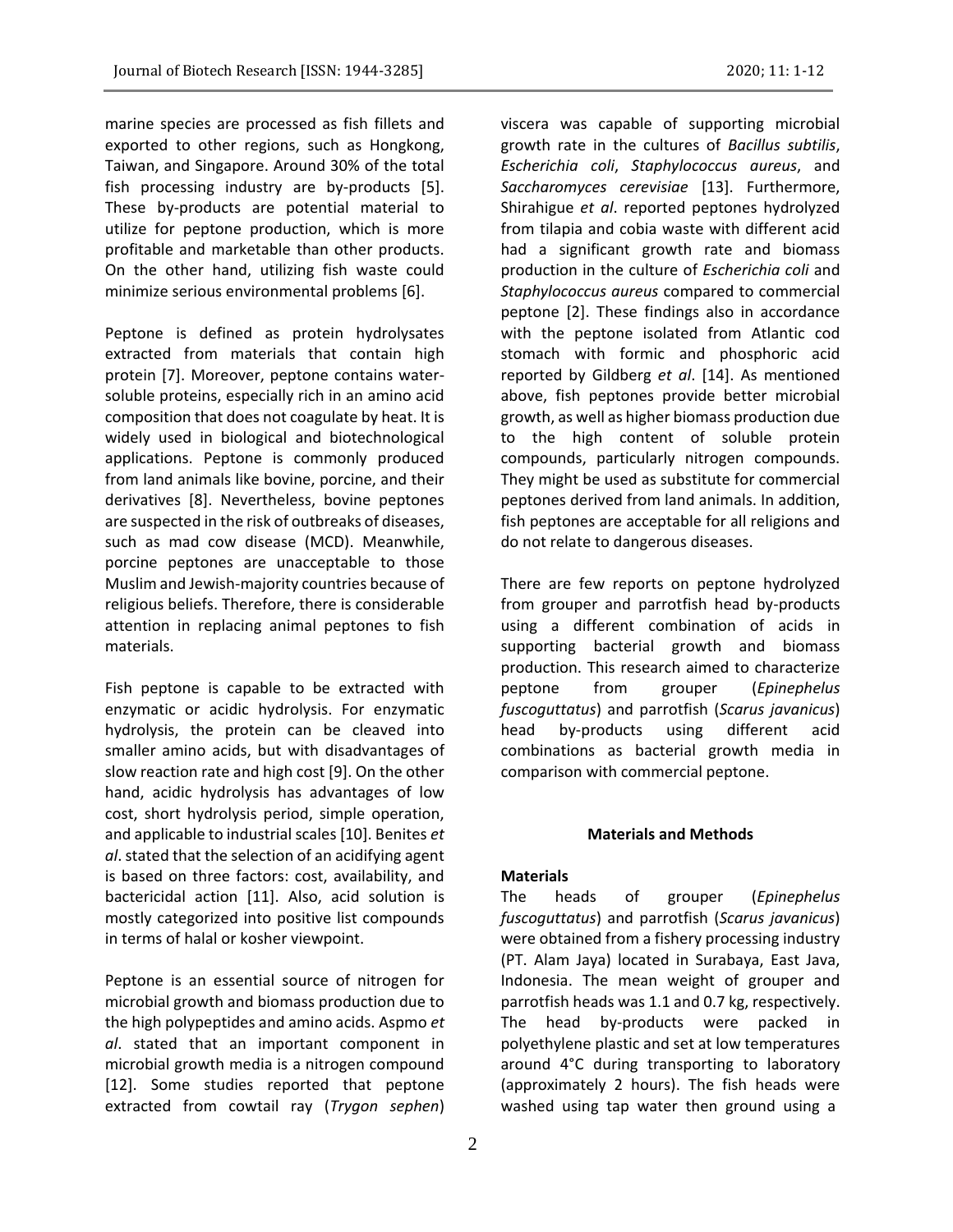| <b>Treatment</b> | <b>Description</b>                                         |
|------------------|------------------------------------------------------------|
| PFP <sub>1</sub> | 1.5% ( $v/m$ ) of propionic acid/formic acid (1:2, $v/v$ ) |
| PFP <sub>2</sub> | 1.5% ( $v/m$ ) of propionic acid/formic acid (1:3, $v/v$ ) |
| PFP3             | 1.5% ( $v/m$ ) of propionic acid/formic acid (1:4, $v/v$ ) |
| GFP1             | 1.5% ( $v/m$ ) of propionic acid/formic acid (1:2, $v/v$ ) |
| GFP <sub>2</sub> | 1.5% ( $v/m$ ) of propionic acid/formic acid (1:3, $v/v$ ) |
| GFP3             | 1.5% ( $v/m$ ) of propionic acid/formic acid (1:4, $v/v$ ) |

**Table 1.** Treatment of acid mixtures used to prepare parrotfish peptone (PFP) and grouper fish peptone (GFP).

milling machine (MHW-80, Indonesia). The ground sample were placed into polyethylene plastic and stored in the freezer at a temperature of -20°C for up to 7 days. The bacteria used in this study were *Escherichia coli* and *Streptococcus aureus* strains, which were obtained from InaCC LIPI, Indonesia. All other chemicals used were of analytical grades.

# **Preparation of parrotfish and grouper head byproduct hydrolysate**

Hydrolysate of parrotfish and grouper head byproducts were performed according to the method reported by Shirahigue *et al*. [2] with some modifications. About 900 g ground fish head was added into 10% of distilled water with pH around 4.2 at each treatment. Both parrotfish and grouper head by-products treated with the three combinations of propionic acid:formic acid (1:2, 1:3, and 1:4, v/v). 1.5% of each acid combination was added into samples (v/w) as presented in Table 1. The treated samples were incubated at room temperature (24-26°C) for 7 days to hydrolyze fish protein by activating endogenous enzymes. After the incubation period, the hydrolyzed samples were treated at 85°C for 20 minutes to inactive endogenous enzymes followed by centrifugation at 5,000 rpm for 10 minutes to separate samples into three fractions (solid phase, liquid phase, and oil phase). The liquid phase material was spray-dried at an inlet temperature of 160°C and an outlet temperature of 90°C. The obtained peptones were stored at a low temperature until further use.

#### **Characterization of peptone samples**

#### **(1) Proximate composition measurement**

The proximate composition of peptone isolated from parrotfish and grouper head by-product was carried out as follows.

# **Moisture content:**

The measurement of moisture content was conducted by the gravimetric method [15]. Moisture content calculated with the formula:

Moisture (%) = 
$$
\frac{W_1-W_2}{W} \times 100\%
$$

Where  $W_1$  is weight of cup before dried,  $W_2$  is weight of cup after dried, and W is weight of sample.

#### **Protein content:**

The measurement of protein content was performed by using Kjeldahl method [15]. Protein content was calculated with the formula:

$$
N(\%) = \frac{(m1 \text{ HCl} \cdot m1 \text{ blanko}) \times 14.007 \times N \text{ HCl}}{W} \times 100\%
$$

Protein (%) = N(%) x 6.25

## **Fat content:**

Fat content was determined by using Soxhlet method [15]. Fat content was calculated using the followed formula:

$$
Fat (%) = \frac{(T1 - T2)}{W} \times 100\%
$$

Where T1 is weight of flask after dried and T2 is weight of flask before dried.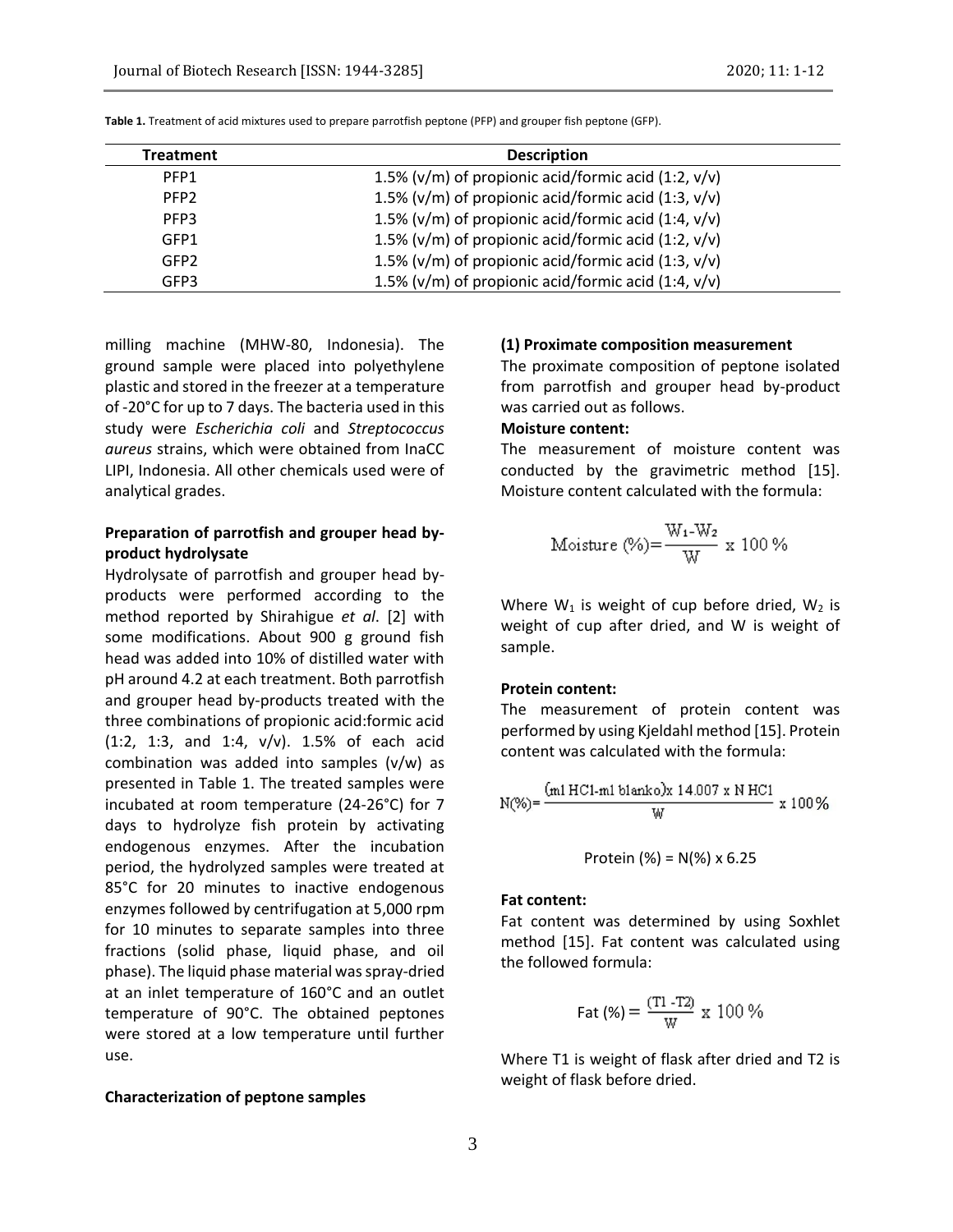# **Ash content:**

Ash content was conducted by using gravimetric method [15]. Samples (2 g) were placed into a porcelain cup, then heated in a furnace with a temperature of 550°C for 5 hours until the color is white. The treated samples were put into the desiccator and calculated with formula below:

$$
Ash (\%) = \frac{W1-W2}{W} \times 100 \%
$$

Where W1 is weight of cup before dried, W2 is weight of cup after dried, and W is weight of sample.

#### **(2) Yield of peptone**

The yield of peptone extracted from head byproducts of PFP and GFP was determined using the following equation:

$$
Yield(\%) = \frac{M}{M_0} \times 100\%
$$

Where M is the weight of peptone (g) obtained after drying, and  $M_0$  is the weight of raw materials of grouper and parrotfish (g).

## **(3) Measurement of solubility**

The solubility of PFP and GFP samples was carried out by the gravimetric method [16]. The filter paper was dried using an oven at 105°C for 3 hours. 1 g sample was dissolved in 150 mL of distilled water, then homogenized and filtered using the Whatman paper. Solubility was calculated by the formula:

Solubility in water=
$$
\frac{100-(a-b)}{(100-KA)\times c} \times 100\%
$$

Where a is weight of filter paper with residue, b is weight of initial filter paper, KA is value of moisture content, and c is weight of sample.

## **(4) Measurement of color parameter**

The color parameter was determined by using a Konica Minolta chroma meter CR-400 (Japan) by calibrating the instrument first. The peptone sample was flattened in a sample container and the color parameter was measured. The color parameter of peptone samples was expressed by *L*\*, *a*\*, *b*\*, color intensity, and whiteness.

## **(5) Measurement of amino acid composition**

Identification of amino acid composition was carried out according to the method of Nollet and Fidel  $[17]$ . The sample  $(0.1 g)$  was added with 5 mL of 6N HCl and hydrolyzed at 110°C for 22 hours. The hydrolyzed sample was then transferred into flask and distilled water was added. The sample was filtered with a 0.45 um filter. 500 µL of filtrate were mixed with 40 µL ABBA and 460 µL aquabidest. Then, 10 µL of sample solution was added with 70 µL AccQ Fluorine Borate and 20 μL of fluorine A reagent before homogenization was performed for 1 minute. Subsequently, the homogenized sample was incubated at 55°C for 10 minutes. Finally, the solution was injected into the Ultra-Performance Liquid Chromatogram (UPLC) system.

# **Bacterial Growth Analysis**

# **(1) Preparation of culture media**

Bacterial growth media compositions consisted of peptone (either parrotfish peptone or grouper peptone or commercial peptone), NaCl, and yeast extract which were equivalent to the composition of Luria Bertani (LB) broth media (Table 2). The treated growth media were sterilized using autoclaves at 121°C for 15 minutes. The bacteria were cultured in 250 mL volume Erlenmeyer flasks containing 150 mL of different medium in triplicate and incubated at 30°C and 150 rpm using an incubator [18].

**Table 2**. Composition of culture media used in the bacterial tests  $(g/L)$ .

| Ingredient         | PFP   | GFP   | LB media |
|--------------------|-------|-------|----------|
| Commercial peptone |       |       | 10.00    |
| Fish peptone       | 10.00 | 10.00 |          |
| Yeast extract      | 5.00  | 5.00  | 5.00     |
| Sodium chloride    | 10.00 | 10.00 | 10.00    |

## **(2) Bacterial growth measurement**

The optical density (OD) of the media was analyzed to determine the growth of *Escherichia*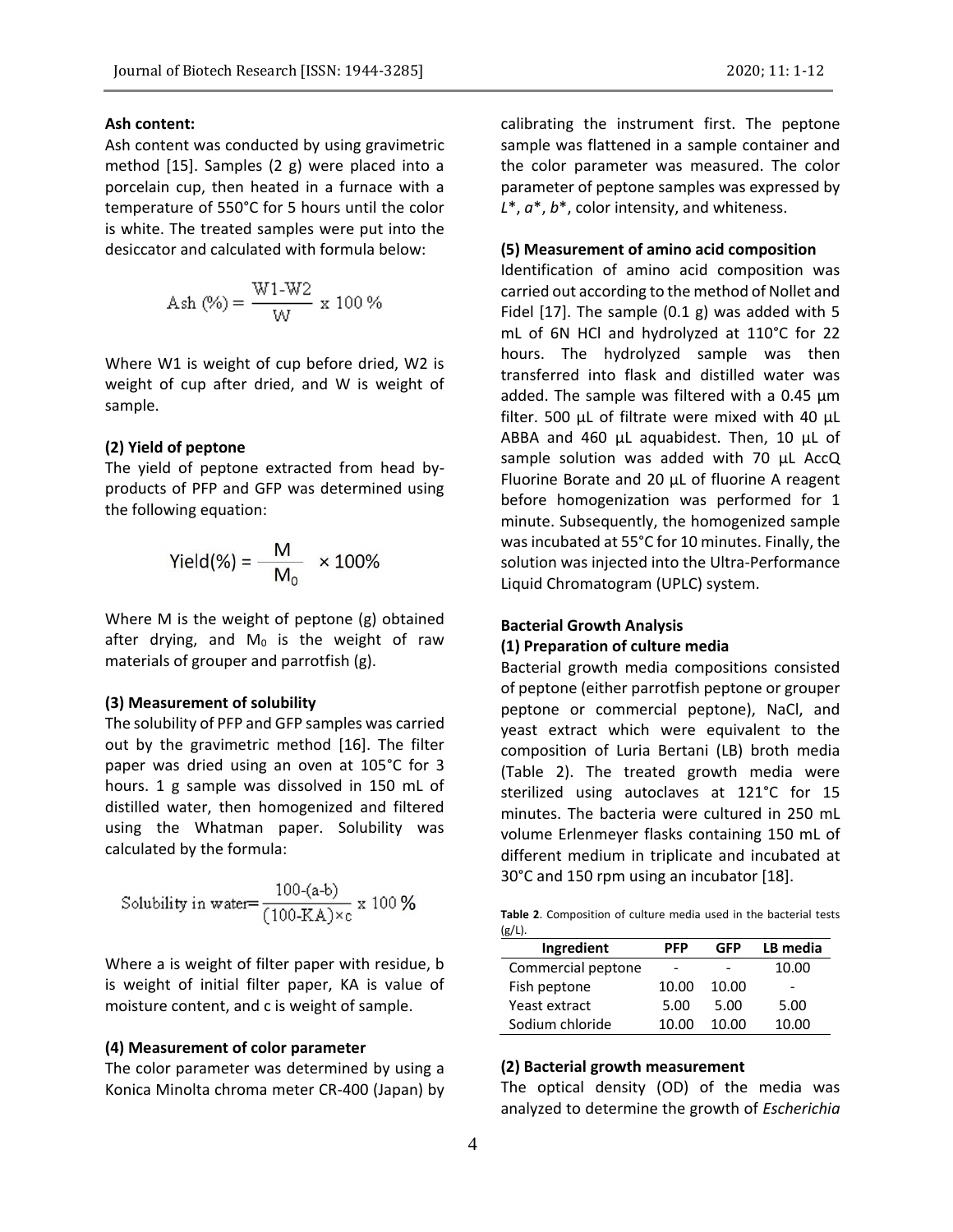*coli* and *Staphylococcus aureus* at a wavelength of 600 nm using a spectrophotometer [2].

## **(3) Biomass production**

Biomass was measured at 24-hour incubation by transferring 25 mL of samples containing bacteria and media into a sterile falcon tube, then centrifuged for 20 minutes at 5,000 rpm. The precipitate was separated and then 5 mL of 0.85% NaCl solution (w/v) was added followed by centrifugation at 5,000 rpm for 20 minutes. The precipitate was then transferred to a petri dish and dried for 24 hours at 105°C [13].

#### **Statistical Analysis**

Statistical analysis was performed using one-way analysis of variance (ANOVA) followed by a Tukey's post-hoc test using SPSS 25.0 software. Statistical significance was defined as P < 0.05 value.

## **Results and discussion**

# **Proximate composition of head by-products and peptones**

The proximate composition of raw materials and peptones, which were isolated from grouper fish peptone (GFP) and parrotfish peptone (PFP) and prepared with the different acid combinations, was determined and the results were tabulated in Table 3. In general, the head by-products of parrotfish (*Scarus javanicus*) contained moisture, protein, fat, and ash content of 75.41%, 16.30%, 2.30%, and 4.19%, respectively, while grouper (*Epinephelus fuscoguttatus*) contained moisture, protein, fat, and ash content of 75.25%, 16.65%, 2.37%, and 4.26%, respectively. The waste of Pacific ocean perch (*Sebastes alutus*) composed of 77.7% moisture, 14.9% protein, 9.3% fat, and 6.7% ash (wet weight basis) [19], while Atlantic cod (*Gadus morhua*) by-product contained 79.4% moisture, 15.0% protein, 0.15% fat, and 6.8% ash (wet weight basis) [20]. In addition, Khoddami *et al*. reported the proximate composition of tuna (*Euthynnus affinis*) head contained 68.79% moisture, 19.30% protein, 7.01% fat, and 4.77% ash [21]. Comparing to the literature review,

both parrotfish (*Scarus javanicus*) and grouper (*Epinephelus fuscoguttatus*) by-product had higher protein content than that of Pacific Ocean perch and Atlantic cod, but lower protein content than tuna. Moreover, the protein content of Parrotfish was slightly higher than that of grouper fish. However, parrotfish had similar fat and ash content with those of grouper. The parrotfish had slightly lower in moisture content than the grouper.

For proximate composition of peptones, generally, the major component of peptone was protein, which varied between 83.80% and 86.67% of PFP and GFP, respectively. Gildberg *et al*. reported protein content of 75.45% and 83.6% peptone extracted from the Atlantic cod byproduct with different formic and propionic acid, respectively [14]. The peptone from the cowtail ray by-product also contained 79.4% protein when extracted at 3% (w/v) mixture of propionic and formic acids  $(1:1, v/v)$  [13]. The highest protein content was obtained from the PFP1 sample but showed no statistically significant difference to GFP1 accounted for 86.67% and 86.43%, respectively. Furthermore, the protein content of the peptone is in line with the nitrogen compound since nitrogen is an essential source in the microbial growth substrates [2]. This study could provide potential materials to produce medium for microorganisms. Other components such as moisture, fat, and ash of the extracted peptone samples at different conditions ranged from 5% to 6.34%, 1.15% to 1.95%, and 1.78% to 3.56%, respectively. These results were similar to Poernomo and Buckle [13] who observed that peptone extracted from cowtail ray fish wastes at different conditions of the ratio of acids. Theoretically, when the protein content in the food product increases, the moisture content decreases. Data above indicated the chemical composition of both parrotfish and grouper peptones, particularly protein content, is suitable for supporting microbial growth culture.

## **Yield of peptone**

Peptone yield is determined as gram (g) of peptone per 100 g of liquid phase of hydrolysate.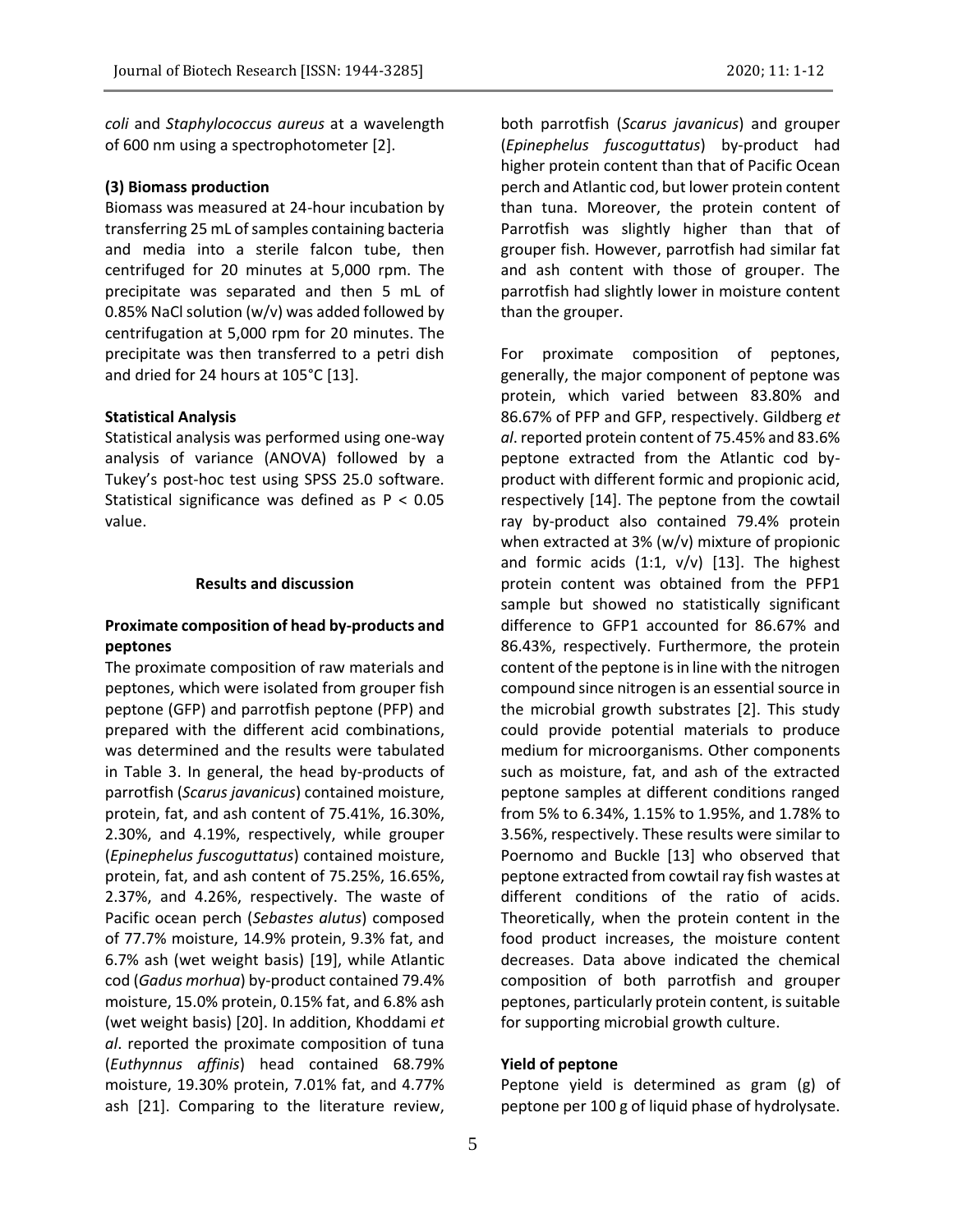| Sample      |                  | <b>Components</b>              |                                |                                |                              |  |  |  |
|-------------|------------------|--------------------------------|--------------------------------|--------------------------------|------------------------------|--|--|--|
|             |                  | <b>Moisture</b>                | <b>Protein</b>                 | Fat                            | Ash                          |  |  |  |
| By-products | Parrotfish       | 75.25±0.15                     | 16.65±0.25                     | $2.37 \pm 0.05$                | $4.26 \pm 0.19$              |  |  |  |
|             | Grouper fish     | 75.41±0.25                     | $16.30 \pm 0.29$               | $2.30 \pm 0.21$                | $4.19 \pm 0.13$              |  |  |  |
| Peptones    | PFP1             | $5.00 \pm 0.12$ <sup>a</sup>   | $86.67 \pm 0.24$ <sup>d</sup>  | $1.45 \pm 0.05$ <sup>abc</sup> | $1.89 \pm 0.2$ <sup>a</sup>  |  |  |  |
|             | PFP <sub>2</sub> | 5.94 $\pm$ 0.1 <sup>bc</sup>   | $84.23 \pm 0.29$ <sup>ab</sup> | $1.95 \pm 0.05$ <sup>c</sup>   | $2.89 \pm 0.16^c$            |  |  |  |
|             | PFP3             | 5.74 $\pm$ 0.65 <sup>abc</sup> | 83.80±0.66 <sup>a</sup>        | $1.92 \pm 0.08$ <sup>c</sup>   | $3.56 \pm 0.2$ <sup>d</sup>  |  |  |  |
|             | GFP1             | 5.47 $\pm$ 0.12 <sup>ab</sup>  | $86.43 \pm 0.02$ <sup>d</sup>  | $1.34\pm0.29a^{b}$             | $1.78 \pm 0.2$ <sup>ab</sup> |  |  |  |
|             | GFP <sub>2</sub> | 5.67 $\pm$ 0.12 <sup>abc</sup> | $85.39 \pm 0.02$ <sup>c</sup>  | $1.84 \pm 0.29$ <sup>bc</sup>  | $2.12 \pm 0.2$ <sup>ab</sup> |  |  |  |
|             | GFP3             | $6.34 \pm 0.24$ <sup>c</sup>   | $85.08 \pm 0.37$ <sup>bc</sup> | $1.15 \pm 0.25$ <sup>a</sup>   | $2.45 \pm 0.2$ <sub>bc</sub> |  |  |  |

**Table 3.** Proximate composition of the head by-products, parrotfish peptone (PFP) and grouper fish peptone (GFP).

Data were reported as mean  $\pm$  standard deviation. Different lowercase letters within the same column indicate significant differences (P < 0.05).



**Figure 1.** The yield of parrotfish peptone (PFP) and grouper fish peptone (GFP) extracted from the head by-products.

The yield of parrotfish peptone (PFP) and grouper fish peptone (GFP) obtained from the head byproducts with the different combinations of propionic and formic acid was observed and the results were shown in Figure 1. The yield of peptone extracted from both parrotfish and grouper head by-products showed a significant difference (P < 0.05). Yields of GFP and PFP ranged from 3.27% to 3.45% and 4.61% to 5.70% based on a dry weight basis, respectively. The highest yield from fish waste peptone (5.70%) was obtained when the extraction was conducted from grouper head by-product with 1.5% (v/m) of a propionic:formic acid ratio of 1:2

(v/v) (GFP1). In contrast, the lowest yield of peptone presented in the peptone isolated from parrotfish with the ratio of 1:4 (v/v) (PFP3). The results suggested that, when the higher formic acid in the combination of propionic acid, the yield of peptone from both samples decreased. It is related to action of formic acid in extraction process, in which formic acid can inhibit endogenous bacteria in terms of lactic acid bacteria during hydrolyzing [22]. Several studies have reported that the peptone extracted from yellowstripe sead fish and tuna viscera were 5.23% and 5.54%, respectively [23, 24]. The difference of peptone yields in these samples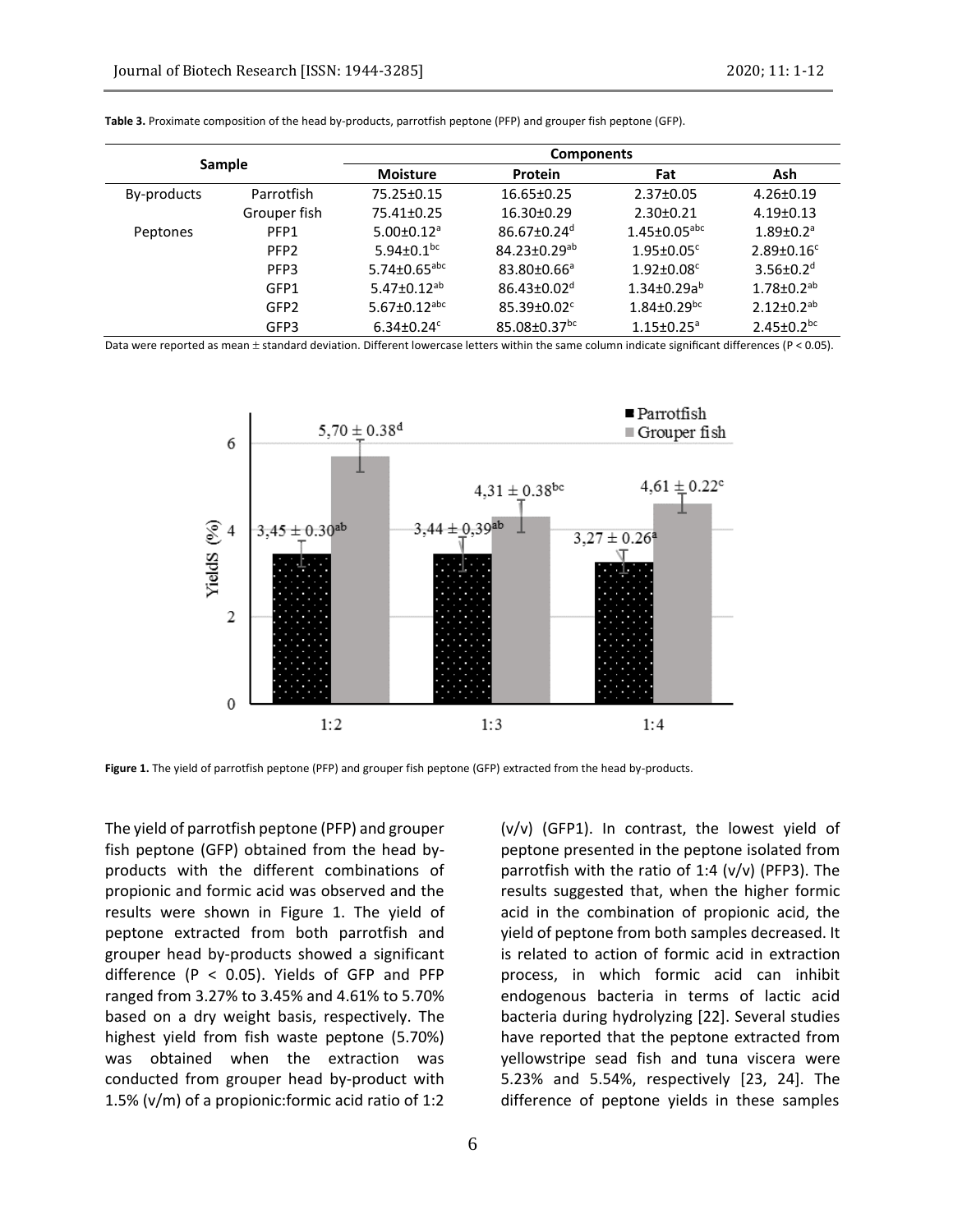| <b>Sample</b>    | $1*$                          | a*                           | b*                          | <b>Color intensity</b>        | Whiteness                     | Solubility (%)           |
|------------------|-------------------------------|------------------------------|-----------------------------|-------------------------------|-------------------------------|--------------------------|
| PFP1             | 86.05±0.06°                   | $-1.45 + 0.06^a$             | $32.72 + 0.04d$             | $64.38 + 0.06^c$              | $33.56 + 0.05^{\circ}$        | $96.43 + 0.03b$          |
| PFP <sub>2</sub> | $84.22 + 0.03^b$              | $-1.15 + 0.03^{b}$           | $35.54 + 0.05^e$            | $61.12 + 0.05^b$              | $27.96 + 0.04^b$              | 96.28+0.05 <sup>ab</sup> |
| PFP3             | $82.13 + 0.02a$               | $-1.03 + 0.01$ <sup>b</sup>  | $37.61 + 0.02$ <sup>f</sup> | $59.04 + 0.01a$               | $22.73 + 0.03a$               | $96.19 + 0.08a$          |
| GFP1             | $91.37 \pm 0.08$ <sup>f</sup> | $-0.69 + 0.08d$              | $17.63 + 0.02a$             | $80.35 + 0.06$                | $60.06 + 0.09$ <sup>t</sup>   | $99.67 + 0.02e$          |
| GFP2             | $90.35 + 0.01$ <sup>d</sup>   | $-0.84 + 0.05$ <sup>c</sup>  | $22.94 + 0.03c$             | $75.15 \pm 0.07$ <sup>d</sup> | 51.71 $\pm$ 0.04 <sup>d</sup> | $99.20 + 0.06^d$         |
| GFP3             | $90.61 + 0.04$ <sup>e</sup>   | $-0.77 + 0.05$ <sup>cd</sup> | $21.81 + 0.04^b$            | 76.24+0.05 <sup>e</sup>       | $53.46 + 0.05^e$              | $99.02 + 0.03c$          |

**Table 4.** Color parameter and solubility of the heads of parrotfish peptone (PFP) and grouper fish peptone (GFP).

Data were reported as mean  $\pm$  standard deviation. Different lowercase letters within the same column indicate significant differences (P < 0.05).

indicated that the peptone yields might be associated to the raw material of fish by-product and extraction methods since peptone was liquid soluble fraction obtained after centrifugation of treated samples. The mentioned data also indicated that the added value of fish byproducts might be improved by GFP and PEP isolation.

#### **Color parameter of peptone**

The parameter of color in the extracted peptone at different two species and three different acids was observed, and the data presenting *L\**, *a\**, *b\**, intensity, and whiteness are tabulated in Table 4. In general, the peptone samples extracted from parrotfish and grouper head by-products had a significant difference ( $P < 0.05$ ) on the color parameter, as well as from extraction condition tested in this study. In both species by-products, the *L\** values of peptone samples slightly decreased with the increasing concentration of formic acid. For redness (*a\** values), an increase was observed in the GFP samples compared to the PFP samples ( $P < 0.05$ ). When a higher concentration of formic acid applied in the peptone extraction, the redness of samples increased. However, the GFP samples showed more yellowness as indicated in *b\** values compared to the PFP samples ( $P < 0.05$ ). The most yellowness in both peptone samples were due to the higher concentration of formic acid. As a result, the color intensity and whiteness in the GFP was higher than PFP ( $P < 0.05$ ). It can be suggested that peptone extracted from grouper head by-product was whiter in color than that extracted from parrotfish head by-product. In addition, an increased in formic acid during

7

extraction will decrease the whiteness of peptone. The color of peptone is affected by the raw materials used and the extraction method. Previous studies have reported that peptone extracted from marine fish by-products (multispecies) contained 52.64%, 2.50%, 7.99%, and 51.44% of *L\**, *a\**, *b\**, and whiteness values, respectively [23]. Barokah *et al*. [25] observed in the microencapsulated peptone from the marine by-products (mackerel, yellowstripe scad, round scad, white sardinella, large head hairtail, and cowtail ray) performed the *L\**, *a\**, *b\**, and whiteness values, accounted for 60.01%, 1.70%, 10.33%, and 57.44%, respectively. These reported data are comparable to those from parrotfish and grouper head by-products and resulting in both PFP and GFP had higher in the lightness and whiteness than those from multispecies peptones.

#### **The solubility of peptone products**

The solubility of peptone is an indicator to determine the quality of peptone, as stated by Khalil [9]. Peptone is protein hydrolysates that are soluble in water and does not coagulate by heat. Therefore, the solubility of peptone obtained is expressed in Table 4. Generally, the peptones were significantly different on the solubility with the values varied between 96.19% and  $99.67\%$  (P < 0.05). In the context of GFP samples, the solubility values showed significantly higher than those in the PFP samples (P < 0.05). In both PFP and GFP, the solubility slightly increased with decreasing concentration of formic acid. It indicated that the peptone samples extracted from grouper head byproducts were more effective to be bacterial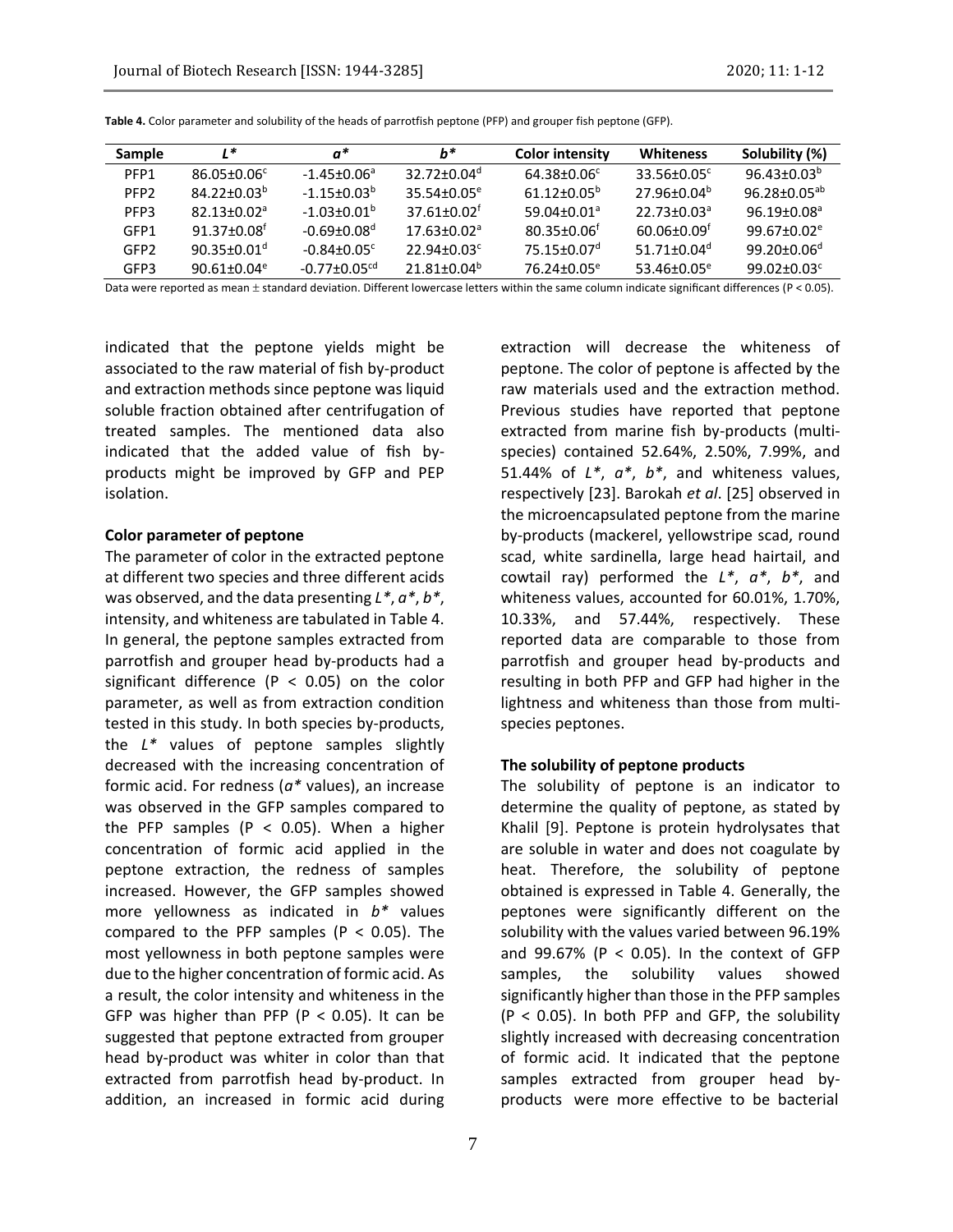| Non-essential amino acid    | PFP1  | PFP <sub>2</sub> | PFP3  | GFP1  | GFP2             | GFP3  | Bactopeptone* |
|-----------------------------|-------|------------------|-------|-------|------------------|-------|---------------|
| Alanine                     | 8.12  | 8.97             | 8.12  | 9.70  | 10.05            | 10.26 | 9.20          |
| Aspartic acid               | 7.21  | 7.76             | 6.24  | 6.39  | 7.45             | 7.60  | 5.00          |
| Glutamic acid               | 9.11  | 10.12            | 9.36  | 9.97  | 10.67            | 10.44 | 8.10          |
| Glycine                     | 21.34 | 20.68            | 21.28 | 18.67 | 18.67            | 21.48 | 15.90         |
| Serine                      | 6.30  | 5.79             | 5.81  | 4.20  | 3.95             | 5.12  | 1.50          |
| Tyrosine                    | 1.39  | 1.07             | 1.87  | 1.40  | 1.09             | 1.40  | 0.60          |
| <b>Essential amino acid</b> | PFP1  | PFP <sub>2</sub> | PFP3  | GFP1  | GFP <sub>2</sub> | GFP3  | Bactopeptone* |
| Arginine                    | 5.86  | 5.58             | 9.28  | 7.59  | 6.29             | 8.16  | 3.80          |
| Histidine                   | 1.90  | 1.58             | 2.10  | 2.24  | 1.79             | 1.93  | 0.80          |
| <b>Isoleucine</b>           | 3.49  | 3.46             | 2.96  | 4.07  | 4.15             | 3.45  | 2.10          |
| Leucine                     | 6.54  | 6.52             | 5.58  | 7.32  | 7.38             | 3.43  | 3.80          |
| Lysine                      | 2.68  | 3.09             | 2.87  | 3.73  | 4.37             | 4.87  | 3.40          |
| Phenylalanine               | 6.73  | 6.12             | 6.08  | 6.96  | 5.75             | 3.54  | 2.80          |
| Proline                     | 8.70  | 8.94             | 8.92  | 7.64  | 8.22             | 8.99  | 8.80          |
| Threonine                   | 5.68  | 5.27             | 5.15  | 4.86  | 4.60             | 4.09  | 1.10          |
| Valine                      | 4.95  | 5.05             | 4.37  | 5.26  | 5.56             | 5.25  | 2.80          |

**Table 5.** Amino acid composition of the heads of parrotfish peptone (PFP), grouper fish peptone (GFP) and commercial peptone (Bactopeptone).

\*Barokah *et al*. [24].

culture media since their solubility closed to commercial peptone (100%). The solubility of PFP samples in accordance with the solubility of yellowstripe sead fish peptone reported by Saputra and Nurhayati *et al*. [23]. However, the GFP samples have slightly higher values than that of mentioned in yellowstripe sead fish. The high solubility value of peptone product is due to the presence of a hydroxy group in the mackerel peptone that interacts with water molecules. High solubility value in protein hydrolysate is caused by the reaction of protein breakdown into simpler peptides [25].

#### **Amino acid composition**

The amino acid composition of the peptones from PFP and GFP is tabulated in Table 5. The PFP and GFP samples contained high values of the amino acids composed of glycine, glutamic acid, proline, and alanine, whereas tyrosine, histidine, lysine, and isoleucine showed low concentration. However, both PFP and GFP samples had higher total amino acid compositions than that of commercial peptone. These results were in accordance with peptones extracted from the byproduct of marine fish species, such as cowtail ray [13], Atlantic cod fish [14], and peptone from bolti fish [9]. The highest amino acid composition

in the PFP samples was glycine with the range of 20.68 g to 21.34 g based on 100 g sample. The highest and lowest amino acid composition of GFP was in the line with the PFP samples, which ranged from 18.67 g to 20.48 g and 1.09 g to 1.40 g of glycine and tyrosine, respectively. The essential amino acid was detected in both PFP and GFP with the major composition in proline and the minor in histidine, which were calculated in the range of 7.64 g to 8.94 g and 1.79 g to 2.10 g, respectively. However, acid hydrolysis will destroy tryptophan as reported by Poernomo and Buckle [13]. With the presence of varying amino acids obtained from treated fish head byproducts in this study, it can be concluded that these findings will be a favorable substrate for growth of microorganisms as reported by Aspmo *et al*. [12] who indicated that leucine, valine, and isoleucine in microbial growth substrate could support the growth rate.

#### **Growth curve analysis**

In the present study, two types of bacteria, *Escherichia coli* representing Gram-positive and *Staphylococcus aureus* representing Gramnegative, were selected to determine the growth curves in the Luria-Bertani (LB) broth with slight modifications. The growth curves of the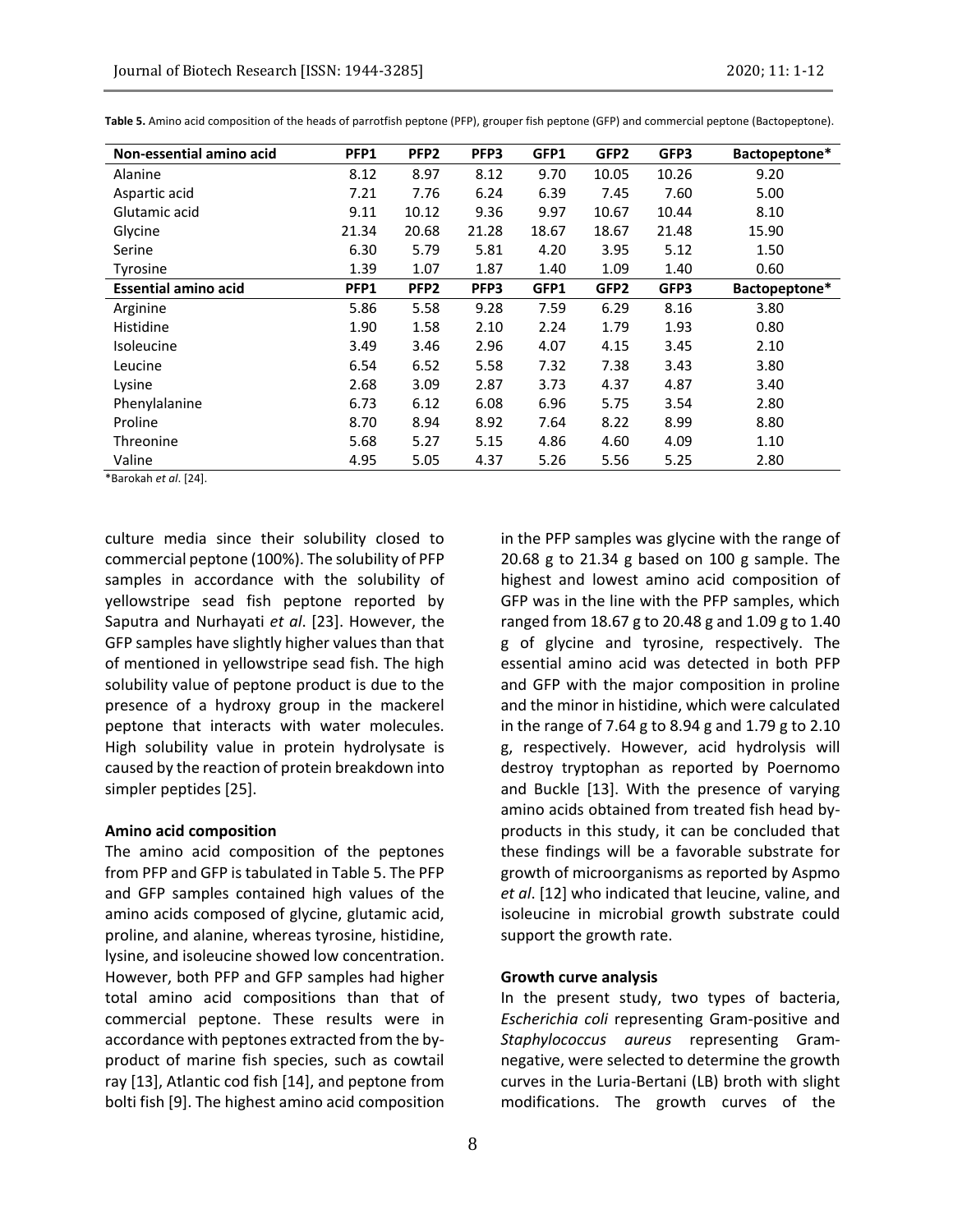

**Figure 2.** Bacterial growth profiles measured as optical density in 600 nm. (A) and (C): *Escherichia coli*. (B) and (D): *Staphylococcus aureus*.

extracted peptones and commercial peptone are depicted in Figure 2. Both bacteria grew properly in the LB broth supplemented with the peptone samples extracted at different marine species (PFP and GFP) as well as the commercial peptone. Generally, all bacterial growth rates with supplemented peptone samples exhibited significant different ( $P < 0.05$ ) compared to the commercial peptone. For the PFP samples, the growth of both *Escherichia coli* and *Staphylococcus aureus* showed significantly increase ( $P < 0.05$ ) in the medium supplemented by the peptone samples in the ratio of propionic acid/formic acid  $(1:2, v/v)$  or in the PFP1, followed by PFP2 and PFP3, while the commercial peptone showed the lowest growth curve. In addition, the GFP samples showed the similar trend of growth rate to the medium supplemented by the PFP samples. This may suggest that the peptone isolated from both parrotfish and grouper head by-product is more effective for supporting the growth of bacteria

9

than the commercial peptone. Previous studies have investigated that peptones extracted from different fish species, such as cod, salmon, tuna, and unspecified fish showed higher microbial growth rate than that of a casein peptone [26]. In addition, peptones isolated from different fish species performed better bacterial growth profile than that of commercial [27, 28]. Nevertheless, Najim *et al*. reported that the fish waste peptones had lower performance when compared to commercial peptone for *Pseudomonas aeruginosa*, *Lactobacillus acidophilus*, and *Saccharomyces cerevisiae* [29].

# **Biomass production**

The bacterial biomass production of peptone produced from different species of fish head byproduct and different acids was observed and the results were illustrated in Figure 3. The biomass production of both bacterial cultures consisted of *Staphylococcus aureus* and *Escherichia coli* in the medium containing PFP and GFP samples ranged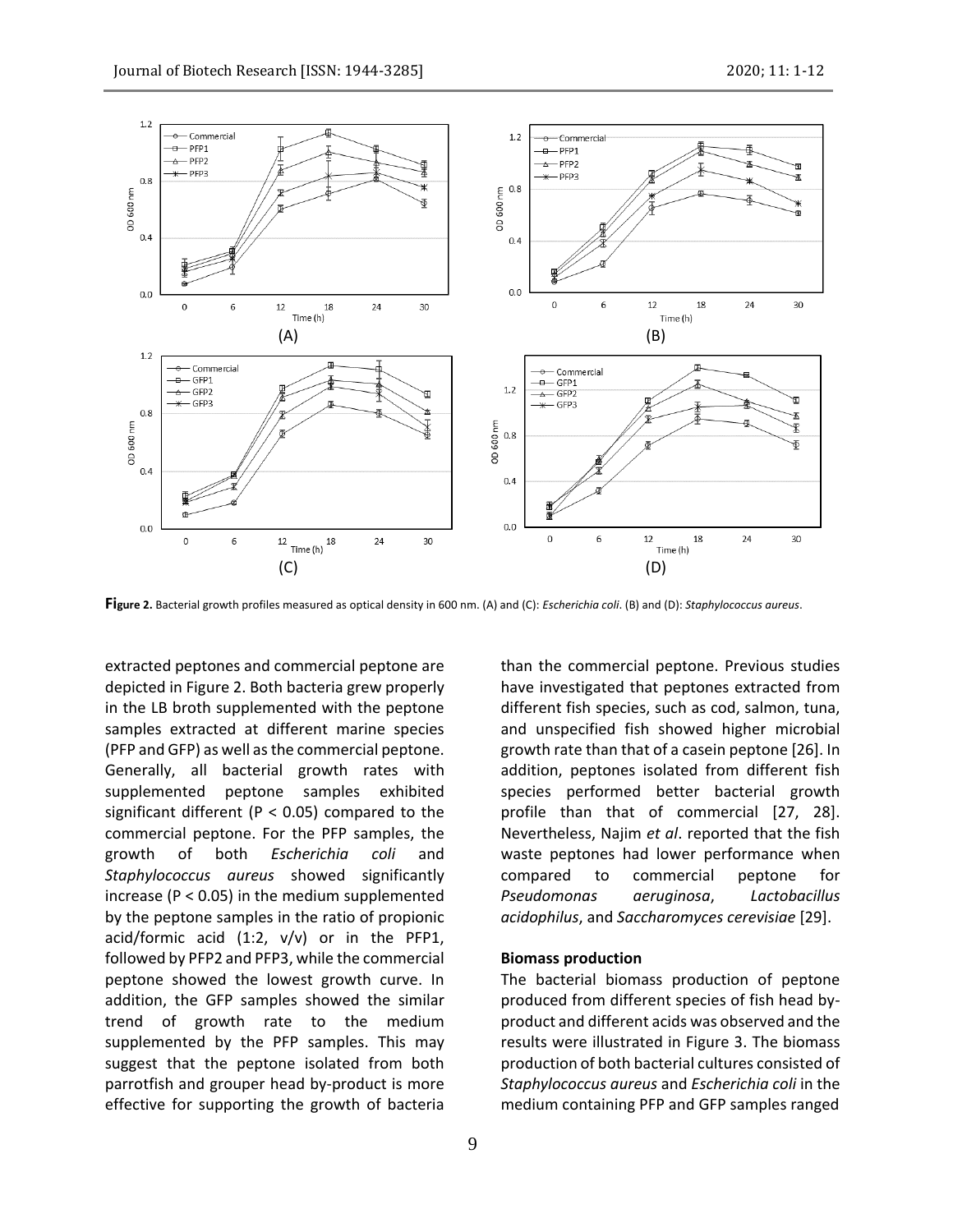

**Figure 3.** Biomass production supplemented the heads of parrotfish peptone (PFP) and the grouper fish peptone (GFP) in the growth of *Staphylococcus aureus* (A and C) and *Escherichia coli* (B and D).

from 40.33 to 65.43, 30.33 to 50.33, 42.37 to 59.38, and 52.54 to 64.33 (in mg per 100 mL), respectively. In general, the culture of *Staphylococcus aureus* and *Escherichia coli* inoculated with the media containing PFP samples and GFP samples showed significant increase of biomass ( $P < 0.05$ ) in comparison to the commercial peptone. The highest production of *Staphylococcus aureus* biomass in the medium supplemented both PFP and GFP samples was observed in PFP1 and GFP1 (P < 0.05). Typically, the trend of biomass production of *Escherichia coli* either in GFP or PFP samples was similar to the *Staphylococcus aureus*. However, all commercial peptones applied in all treatments showed the lowest biomass production. This indicates that the peptones produced from both fish head by-product were more effective in supporting bacterial growth in terms of biomass by providing the appropriate sources of nitrogen. Poernomo and Buckle stated that the high

biomass production provided adequate nutrients in supporting the growth rate of microorganisms [13]. In addition, the higher biomass production obtained, the more effective the growth rate of microorganism. These findings are in line with some studies which revealed that peptones produced from different fish wastes, such as *Panulirus argus*, *Panulirus laevicauda*, and *Macrobrachium amazonicum*, showed a significant biomass production of *Escherichia coli* compared to commercial peptone (OXOID) [23]. Moreover, Poernomo and Buckle [13] and Shirahigue *et al*. [2] reported the higher biomass production of five microorganisms in Cowtail ray peptones and by two bacteria (*Escherichia coli*, *Staphylococcus aureus*) in both tilapia (*Oreochromis niloticus*) and cobia (*Rachycentron canadum*), respectively.

#### **Conclusion**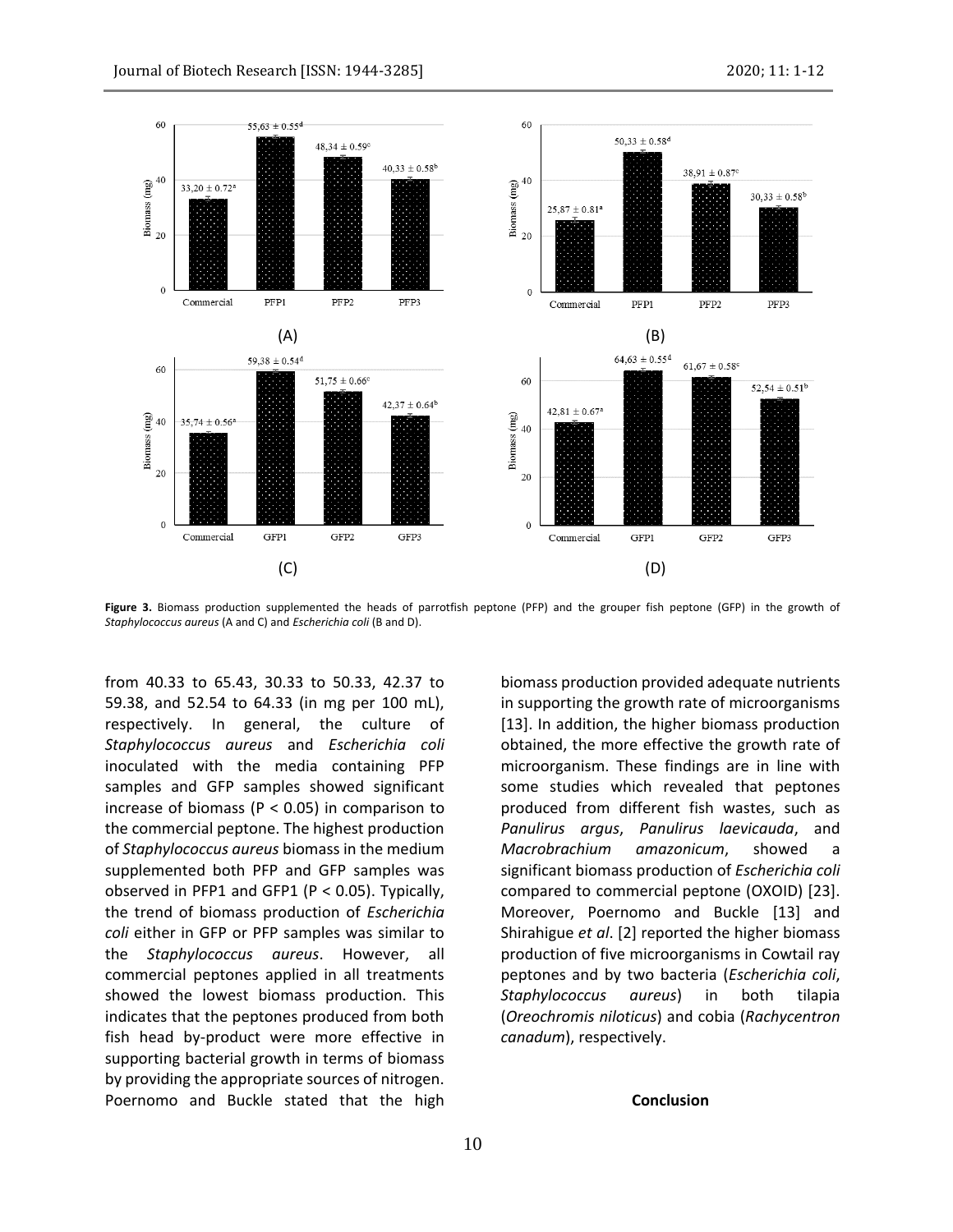Peptone from parrotfish and grouper head byproducts was successfully extracted using different combination of acids. The highest protein content was 86.67% and 86.43% in PFP1 and GFP1, respectively. For yield, solubility, and whiteness of peptone samples, GFP1 showed the highest value than that of other treatments. In addition, amino acid composition of peptone samples (PFP and GFP) was rich in glycine, glutamic acid, proline, and alanine, but low in tyrosine, histidine, lysine, and isoleucine. For bacterial growth analysis, both parrotfish and grouper fish peptones exhibited better growth rate than that of commercial peptone. Moreover, the biomass production performed higher in the PFP and GFP than that in the commercial peptone. For both growth rate and biomass production, PFP1 and GFP1 treated with 1:2  $(v/v)$ of propionic and formic acids showed the highest values in growth rate and biomass yield. This research indicated that the best treatment of acid combinations in the peptone extracted from parrotfish and grouper fish heads was the ratio of 1:2  $(v/v)$  of propionic and formic acids. These head by-products can be alternative sources as bacterial cultural media.

#### **Acknowledgments**

We would like to thank the Directorate of Research and Community Service, Ministry of Research, Technology and Higher Education of the Republic of Indonesia for financial support (DRPM Fund 2019-2020).

#### **References**

- 1. Food and Agriculture Organization of United Nation. 2019. http://www.fao.org/, Accessed13 Sept, 2019.
- 2. Shirahigue LD, Ribeiro IS, Sucasas LFA, Anbe L, Vaz-Pires P, Oetterer M. 2018. Peptones in silage from tilapia (*Oreochromis niloticus*) and Cobia (*Rachycentron canadum*) waste as a culture medium for bioprocesses. J Aquat Food Prod Technol. 27(6):712–721.
- 3. Ministry of Marine and Fisheries Affairs. 2018. https://kkp.go.id/, Accessed 15 Sept, 2019.
- 4. Ministry of Marine and Fisheries Affairs. 2016. https://kkp.go.id/, Accessed 15 Sept, 2019.
- 5. Villamil O, Vaquiro H, Solanilla JF. 2017. Fish viscera protein hydrolysates: production, potential applications and functional and bioactive properties. Food Chem. 224:160-171.
- 6. Herpandi, Huda N, Rosma A, Nadiah WAW. 2011. The tuna fishing industry: a new outlook on fish protein hydrolysates. Compr Rev Food Sci Food Saf. 10(4):195-207.
- 7. Kim M, Jee SC, Shinde SK, Mistry BM, Saratale RG, Saratale GD, Ghodake GS, Kim DY, Sung JS, Akadam A. 2019. Green-synthesis of anisotropic peptone-silver nanoparticles and its potential application as anti-bacterial agent. Polymers. 11(2):1-12.
- 8. Fallah M, Bahram S, Javadian SR. 2015. Fish peptone development using enzymatic hydrolysis of silver carp byproducts as a nitrogen source in *Staphylococcus aureus* media. Food Sci Nutr. 3(2):153-157.
- 9. Khalil AA. 2012. Protein characterization of the aqueous soluble phase of acidified and autolyzed bolti fish (*Tilapia nilotica*) viscera. Asian J Biotechnol. 4(3):108-119.
- 10. See SF, Lhoo L, Babji AS. 2011. Optimization of enzymatic hydrolysis of salmon (*Salmo salar*) skin by alcalase. Int Food Res J. 18:1359-1365.
- 11. Benites DC, Verboven Y, Stroman D, Kodjikian L. 2011. The role of topical moxifloxacin, a new antibacterial in Europe, in the treatment of bacterial conjunctivitis. Clin Drug Investig. 31(8):543-570.
- 12. Aspmo SI, Horn SJ, Eijsink VGH. 2005. Hydrolysates from Atlantic cod (*Gadus morhue* L.) viscera as components of microbial growth media. Process Biochem. 40:3714-3722.
- 13. Poernomo A, Buckle KA. 2002. Crude peptone from cowtail ray (*Trygon sephen*) viscera as microbial growth media. World J Microbiol Biotechnol. 18:333-340.
- 14. Gildberg A, Dahl R, Milkkelsen H, Nilsen K. 2010. Peptones from atlantic cod stomach as nitrogen sources in growth media to marine bacteria. J Aquat Food Prod Technol.19:75–83.
- 15. Association of Official Analytical Chemist. 2005. Arlington. Viginia. USA.
- 16. Ningsih R, Sudarno, Agustono. 2018. The effect of maltodextrin concentration on characteristic of peptone fish capacity (*Lutjanus* sp.) Agrointek. 12(1):55-60. (in Indonesia)
- 17. Nollet LML, Fidel T. 2015. Handbook of Food Analysis. Two Volume Set. Boca Raton. CRC Press.
- 18. Andualem B, Gessesse A. 2013. Production of microbial medium from defatted brebra (*Milletia ferruginea*) seed flour to substitute commercial peptone agar. Asian Paci J Trop Biomed. 3(10):790-797.
- 19. Bechtel P, Morey A, Oliveira, Alexandra W. 2010. Chemical and nutritional properties of Pacific Ocean perch (*Sebastes alutus*) whole fish and by-products. J Food Process Pres. 34:55 - 72.
- 20. Arnesen JA, Gildberg A. 2006. Extraction of muscle proteins and gelatin from cod head. Process Biochem. 41(3):697–700.
- 21. Khoddami A, Arifin AA, Bakar J, Ghazali HM. 2012. Quality and fatty acid profile of the oil extracted from fish waste (head, intestine and liver) (*Euthynnus affinis*). Afr J Biotechnol. 11(7):1683-1689.
- 22. Malicki A, Zawadzki W, Bruzewicz S, Graczyk S, Czerski A. 2004. Effect of formic and propionic acid mixture on *Escherichia coli* in fish meal stored at 12°C. Pak J Nutr. 3(6):353-356.